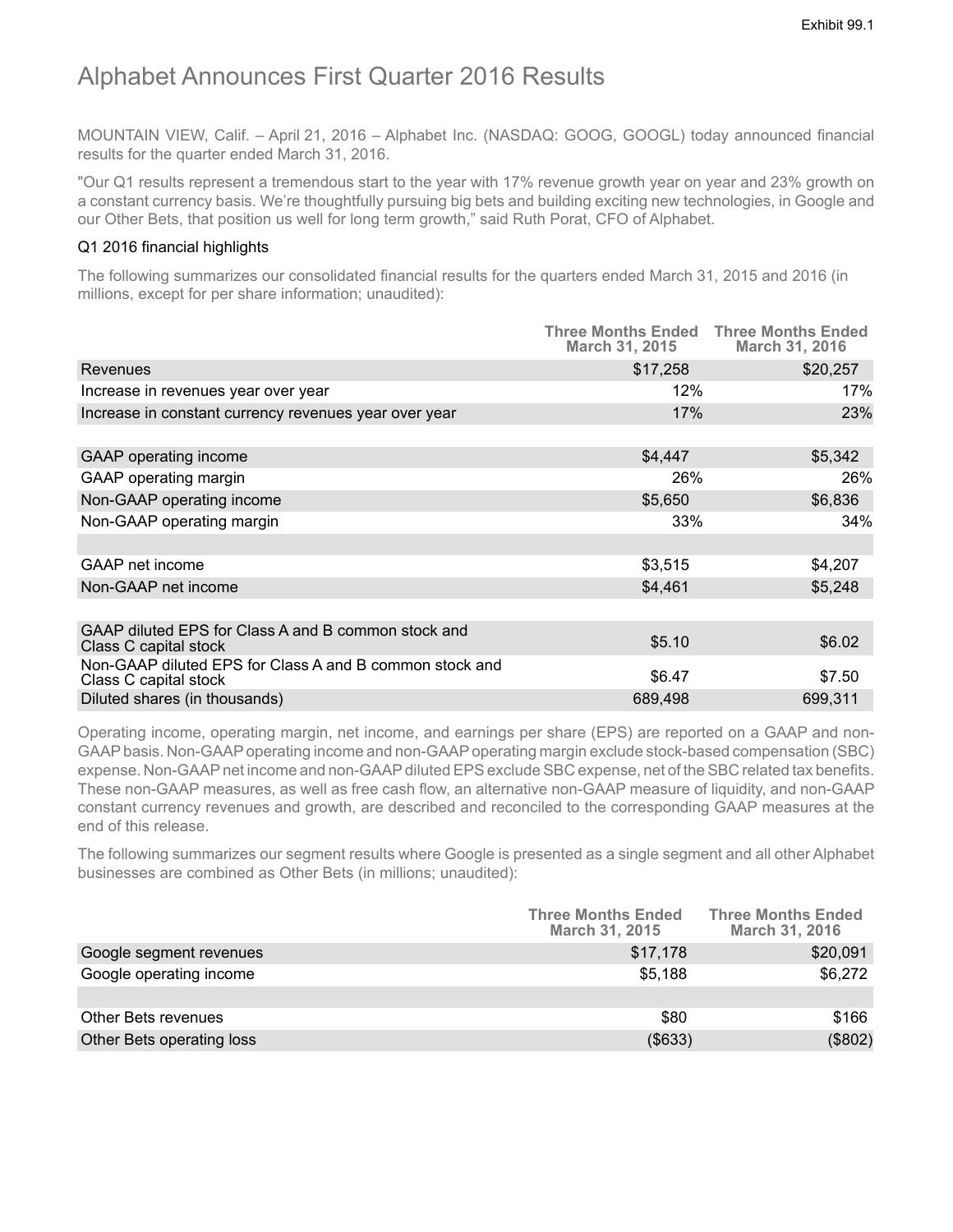# Q1 2016 consolidated financial summary

*Revenues* (in millions; unaudited):

|                                  | <b>Three Months Ended</b><br><b>March 31, 2016</b> | <b>Change from Q1</b><br>2015 to Q1 2016<br>(YoY) | Change from Q4<br>2015 to Q1 2016<br>(QoQ) |
|----------------------------------|----------------------------------------------------|---------------------------------------------------|--------------------------------------------|
| Revenues                         | \$20,257                                           | 17%                                               | (5)%                                       |
| Constant currency revenues (YoY) | \$20,850                                           | 23%                                               | N/A                                        |
| Constant currency revenues (QoQ) | \$20,238                                           | N/A                                               | (4)%                                       |

Our revenues and constant currency revenues are reconciled in the financial tables following this release.

#### *Costs and expenses*

Cost of revenues, operating expenses, SBC expense, and depreciation, amortization, and impairment charges (in millions; unaudited):

|                                                                                                                 | <b>Three Months Ended Three Months Ended</b><br><b>March 31, 2015</b> | March 31, 2016 |
|-----------------------------------------------------------------------------------------------------------------|-----------------------------------------------------------------------|----------------|
| Cost of revenues                                                                                                | \$6,356                                                               | \$7,648        |
| Cost of revenues as % of revenues                                                                               | 37%                                                                   | 38%            |
|                                                                                                                 |                                                                       |                |
| Operating expenses (other than cost of revenues)                                                                | \$6,455                                                               | \$7,267        |
| Operating expenses as % of revenues                                                                             | 37%                                                                   | 36%            |
|                                                                                                                 |                                                                       |                |
| SBC expense*                                                                                                    | \$1,203                                                               | \$1,494        |
| SBC related tax benefits                                                                                        | $(\$257)$                                                             | (\$453)        |
| Depreciation, amortization, and impairment charges                                                              | \$1,177                                                               | \$1,371        |
| *Evoludes the expense for quiards accounted for as stock based compensation that will ultimately settle in cash |                                                                       |                |

*\*Excludes the expense for awards accounted for as stock-based compensation that will ultimately settle in cash.*

*Supplemental information* (in millions, except for headcount data; unaudited)

|                                                   | <b>March 31, 2015</b> | <b>Three Months Ended Three Months Ended</b><br><b>March 31, 2016</b> |
|---------------------------------------------------|-----------------------|-----------------------------------------------------------------------|
| Cash, cash equivalents, and marketable securities | \$65,436              | \$75,264                                                              |
| Net cash provided by operating activities*        | \$6,722               | \$7,658                                                               |
| Capital expenditures                              | \$2,927               | \$2,428                                                               |
| Free cash flow*                                   | \$3,795               | \$5,230                                                               |
| Effective tax rate (ETR)*                         | 24%                   | 18%                                                                   |
| Headcount                                         | 55.419                | 64.115                                                                |

*\*In Q1 2016, we adopted Accounting Standards Update No. 2016-09, "Compensation—Stock Compensation (Topic 718): Improvements to Employee Share-Based Payment Accounting," which addresses, among other items, updates to the presentation and treatment of certain tax benefits related to SBC. Prior period balances related to the consolidated statements of cash flows as well as free cash flow have been adjusted accordingly for comparative purposes. The impact from the changes in the treatment of such tax benefits in Q1 2016 resulted in a favorable ETR impact of 4%.*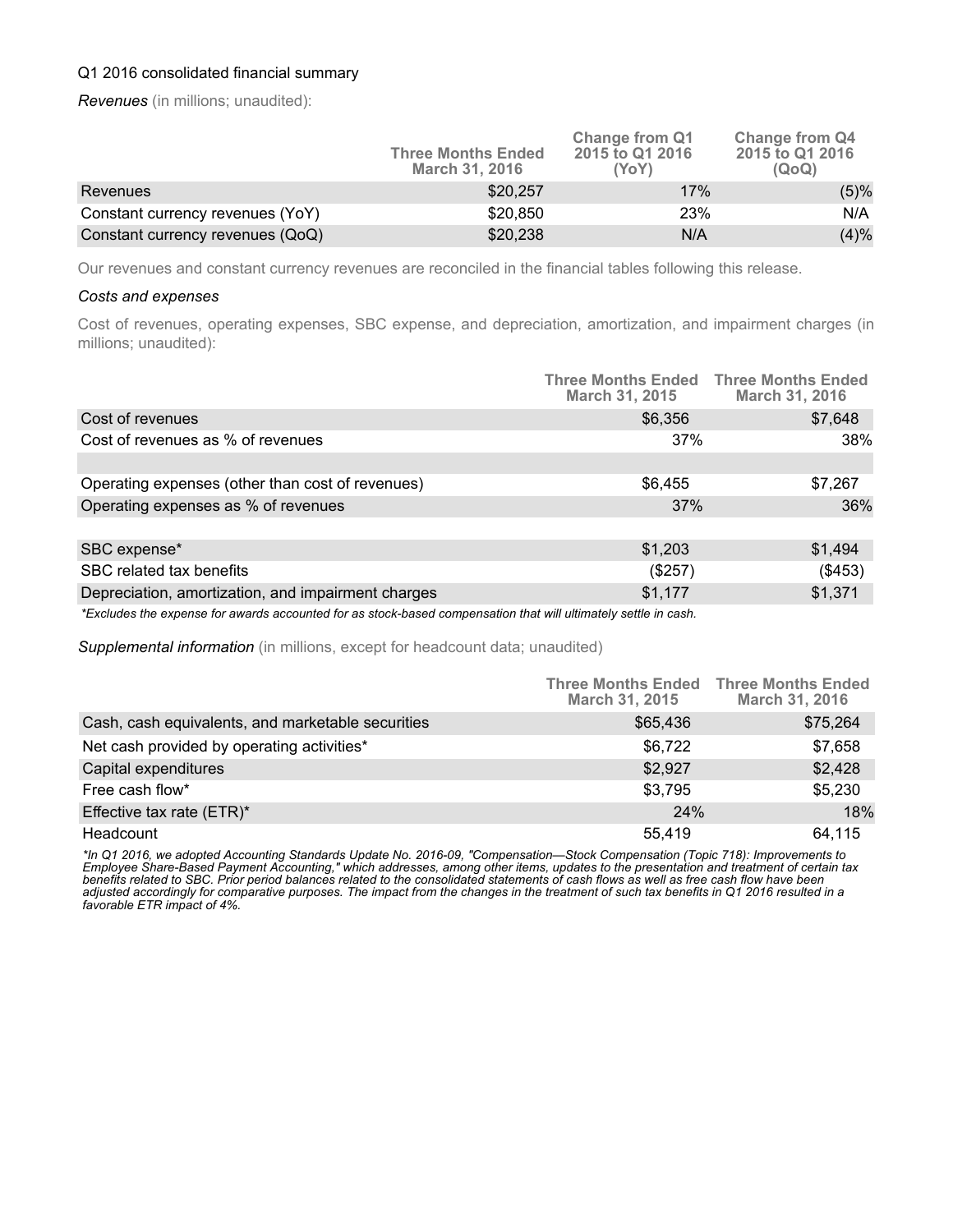# Q1 2016 Google segment summary

#### *Revenues and monetization*

Google segment revenues by source (in millions; unaudited):

|                                  | March 31, 2015 | <b>Three Months Ended Three Months Ended</b><br>March 31, 2016 | Change from Q1<br>2015 to Q1 2016<br>(YoY) |
|----------------------------------|----------------|----------------------------------------------------------------|--------------------------------------------|
| Google segment                   |                |                                                                |                                            |
| Google websites                  | \$11,932       | \$14,328                                                       | 20%                                        |
| Google Network Members' websites | 3,576          | 3,692                                                          | 3%                                         |
| Google advertising revenues      | 15,508         | 18,020                                                         | 16%                                        |
| Google other revenues            | 1,670          | 2,071                                                          | 24%                                        |
| Google segment revenues          | \$17,178       | \$20,091                                                       | 17%                                        |
|                                  |                |                                                                |                                            |

Paid clicks and cost-per-click information (unaudited):

|                                                    | <b>Change from Q1</b><br>2015 to Q1 2016<br>(YoY) | <b>Change from Q4</b><br>2015 to Q1 2016<br>(QoQ) |
|----------------------------------------------------|---------------------------------------------------|---------------------------------------------------|
| Aggregate paid clicks                              | 29 %                                              | $(3)\%$                                           |
| Paid clicks on Google websites                     | 38 %                                              | (4)%                                              |
| Paid clicks on Google Network Members' websites    | 2%                                                | 4 %                                               |
| Aggregate cost-per-click                           | (9)%                                              | $0\%$                                             |
| Cost-per-click on Google websites                  | (12)%                                             | 2%                                                |
| Cost-per-click on Google Network Members' websites | (8)%                                              | (12)%                                             |

# *Traffic acquisition costs (TAC) and operating income*

TAC to Google Network Members and distribution partners, operating income, and SBC expense (in millions; unaudited):

|                                                                           | <b>Three Months Ended Three Months Ended</b><br>March 31, 2015 | March 31, 2016 |
|---------------------------------------------------------------------------|----------------------------------------------------------------|----------------|
| TAC to Google Network Members                                             | \$2,432                                                        | \$2,571        |
| TAC to Google Network Members as % of Google Network<br>Members' revenues | 68%                                                            | 70%            |
| TAC to distribution partners                                              | \$913                                                          | \$1,217        |
| TAC to distribution partners as % of Google website revenues              | 8%                                                             | 8%             |
| <b>Total TAC</b>                                                          | \$3,345                                                        | \$3,788        |
| Total TAC as % of Google advertising revenues                             | 22%                                                            | 21%            |

|                                         | <b>Three Months Ended</b><br><b>March 31, 2015</b> | <b>Three Months Ended</b><br>March 31, 2016 |
|-----------------------------------------|----------------------------------------------------|---------------------------------------------|
| Operating income, excluding SBC expense | \$6.243                                            | \$7.588                                     |
| SBC expense                             | \$1.055                                            | \$1,316                                     |
| Operating income                        | \$5,188                                            | \$6,272                                     |

*Supplemental information* (in millions; unaudited)

|                                            | <b>Three Months Ended</b><br><b>March 31, 2015</b> | <b>Three Months Ended</b><br><b>March 31, 2016</b> |
|--------------------------------------------|----------------------------------------------------|----------------------------------------------------|
| Capital expenditures                       | \$2,678                                            | \$2,036                                            |
| Depreciation, amortization, and impairment | \$1.137                                            | \$1.317                                            |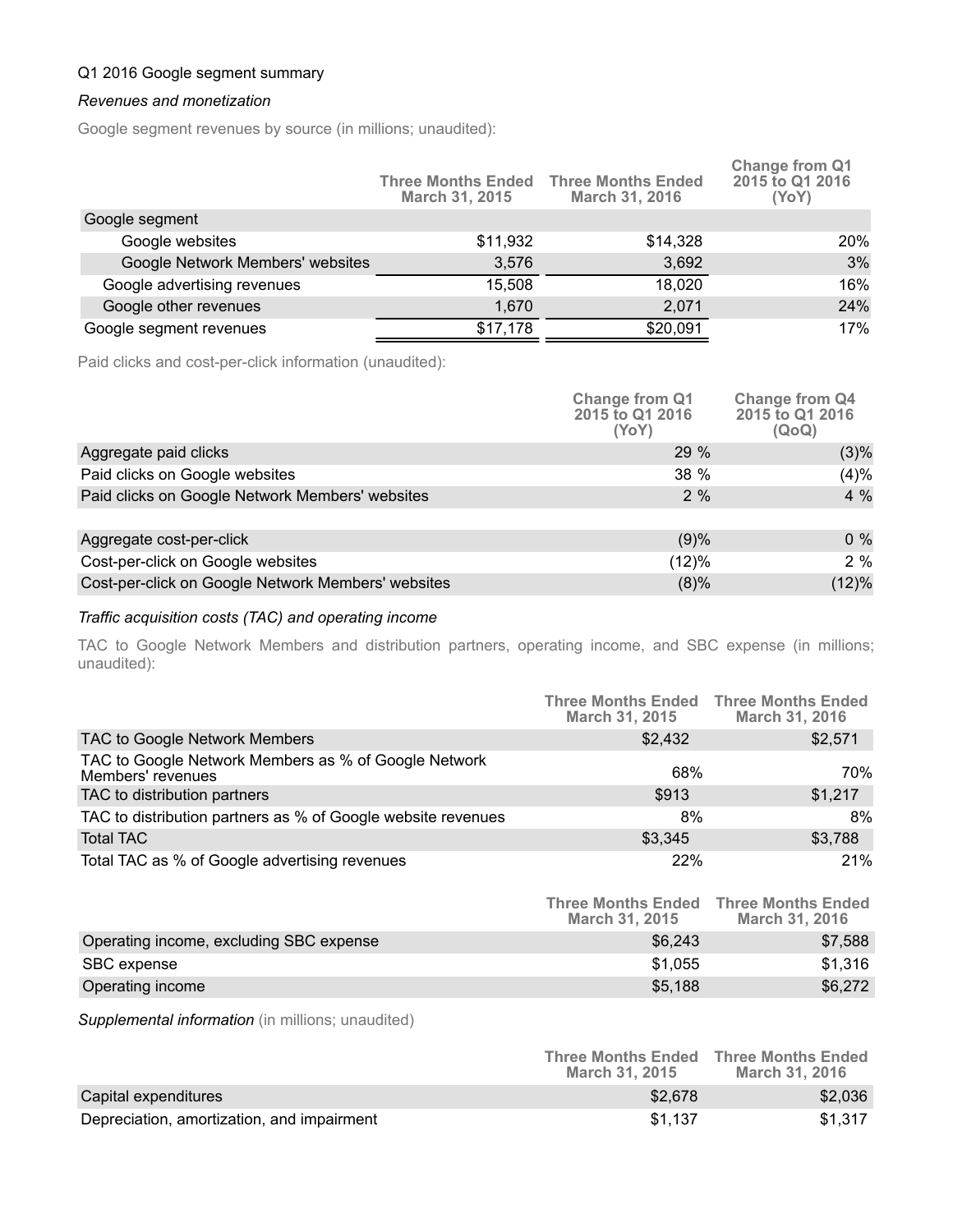#### Q1 2016 Other Bets summary

#### *Revenues and operating results*

Other Bets revenues, operating loss, and SBC expense (in millions; unaudited):

|                                       | <b>Three Months Ended</b><br>March 31, 2015 | <b>Three Months Ended</b><br>March 31, 2016 |
|---------------------------------------|---------------------------------------------|---------------------------------------------|
| Other Bets revenues                   | \$80                                        | \$166                                       |
| Operating loss, excluding SBC expense | $($ \$516)                                  | (\$657)                                     |
| SBC expense                           | \$117                                       | \$145                                       |
| Operating loss                        | $($ \$633 $)$                               | (\$802)                                     |

*Supplemental information* (in millions; unaudited)

|                                            | <b>Three Months Ended</b><br><b>March 31, 2015</b> | <b>Three Months Ended</b><br><b>March 31, 2016</b> |
|--------------------------------------------|----------------------------------------------------|----------------------------------------------------|
| Capital expenditures                       | \$157                                              | \$280                                              |
| Depreciation, amortization, and impairment | \$40                                               | \$54                                               |

#### Stock repurchase

In Q1 2016, we repurchased 3.2 million shares of Alphabet Class C capital stock for an aggregate amount of \$2.3 billion, of which \$2.1 billion was paid during the quarter. The total remaining authorization for future repurchases is approximately \$1.4 billion. The authorization has no expiration date.

### Adoption of new accounting guidance

In Q1 2016, we early adopted Accounting Standards Update No. 2016-09 "Compensation—Stock Compensation (Topic 718): Improvements to Employee Share-Based Payment Accounting," which changes several aspects of the accounting for share-based payments, including income tax consequences and classification on the consolidated statement of cash flows. Starting this quarter, certain tax benefits are reflected in our consolidated statement of income, whereas they were previously recognized in equity. Additionally, our consolidated statements of cash flows now present such tax benefits as an operating activity and the prior period is adjusted accordingly.

# Webcast and conference call information

A live audio webcast of our first quarter 2016 earnings release call will be available at http://abc.xyz/investor. The call begins today at 1:30 PM (PT) / 4:30 PM (ET). This press release, including the reconciliations of certain non-GAAP measures to their nearest comparable GAAP measures, is also available on that site.

We also announce investor information, including news and commentary about our business and financial performance, SEC filings, notices of investor events and our press and earnings releases, on our investor relations website (http:// abc.xyz/investor).

# Forward-looking statements

This press release may contain forward-looking statements that involve risks and uncertainties. Actual results may differ materially from the results predicted, and reported results should not be considered as an indication of future performance. The potential risks and uncertainties that could cause actual results to differ from the results predicted include, among others, those risks and uncertainties included under the captions "Risk Factors" and "Management's Discussion and Analysis of Financial Condition and Results of Operations" in our Annual Report on Form 10-K for the year ended December 31, 2015, which is on file with the SEC and is available on our investor relations website at http://abc.xyz/investor and on the SEC website at www.sec.gov. Additional information will also be set forth in our Quarterly Report on Form 10-Q for the quarter ended March 31, 2016. All information provided in this release and in the attachments is as of April 21, 2016, and we undertake no duty to update this information unless required by law.

#### About non-GAAP financial measures

To supplement our consolidated financial statements, which are prepared and presented in accordance with GAAP, we use the following non-GAAP financial measures: non-GAAP operating income, non-GAAP operating margin, non-GAAP net income, non-GAAP diluted EPS, free cash flow, non-GAAP constant currency revenues, and non-GAAP constant currency revenue growth. The presentation of this financial information is not intended to be considered in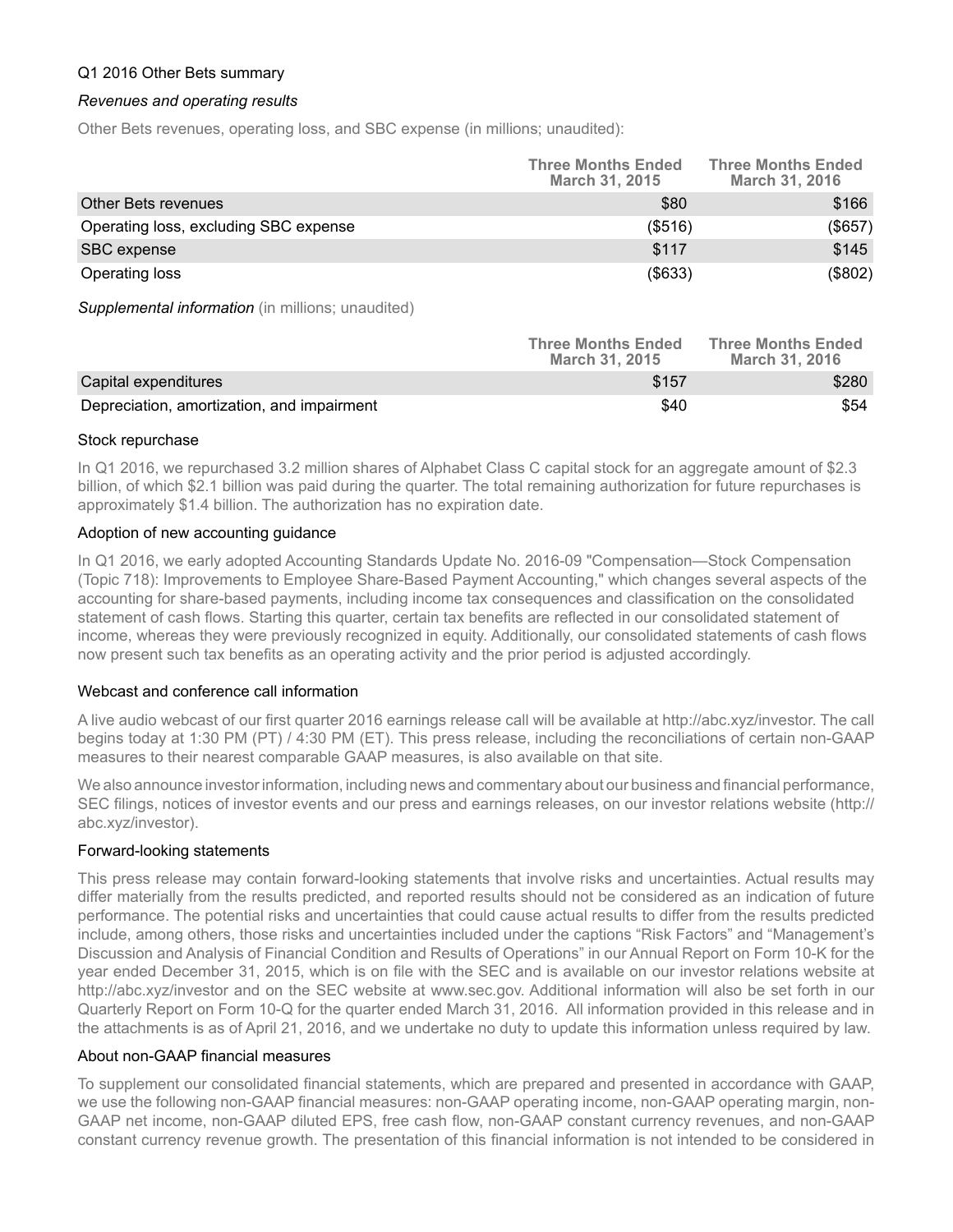isolation or as a substitute for, or superior to, the financial information prepared and presented in accordance with GAAP.

We use these non-GAAP financial measures for financial and operational decision-making and as a means to evaluate period-to-period comparisons. Our management believes that these non-GAAPfinancial measures provide meaningful supplemental information regarding our performance and liquidity by excluding certain items that may not be indicative of our recurring core business operating results, such as our revenues excluding the impact for foreign currency fluctuations or our operating performance excluding not only non-cash charges, such as SBC expense, but also discrete cash charges that are infrequent in nature. We believe that both management and investors benefit from referring to these non-GAAP financial measures in assessing our performance and when planning, forecasting, and analyzing future periods. These non-GAAPfinancial measures also facilitate management's internal comparisons to our historical performance and liquidity as well as comparisons to our competitors' operating results. We believe these non-GAAP financial measures are useful to investors both because (1) they allow for greater transparency with respect to key metrics used by management in its financial and operational decision-making and (2) they are used by our institutional investors and the analyst community to help them analyze the health of our business.

For more information on these non-GAAP financial measures, please see the tables captioned "Reconciliations of non-GAAP results of operations to the nearest comparable GAAP measures," "Reconciliation from net cash provided by operating activities to free cash flow," and "Reconciliation from GAAP revenues to non-GAAP constant currency revenues" included at the end of this release.

### **Contact**

Investor relations investor-relations@abc.xyz

Media press@abc.xyz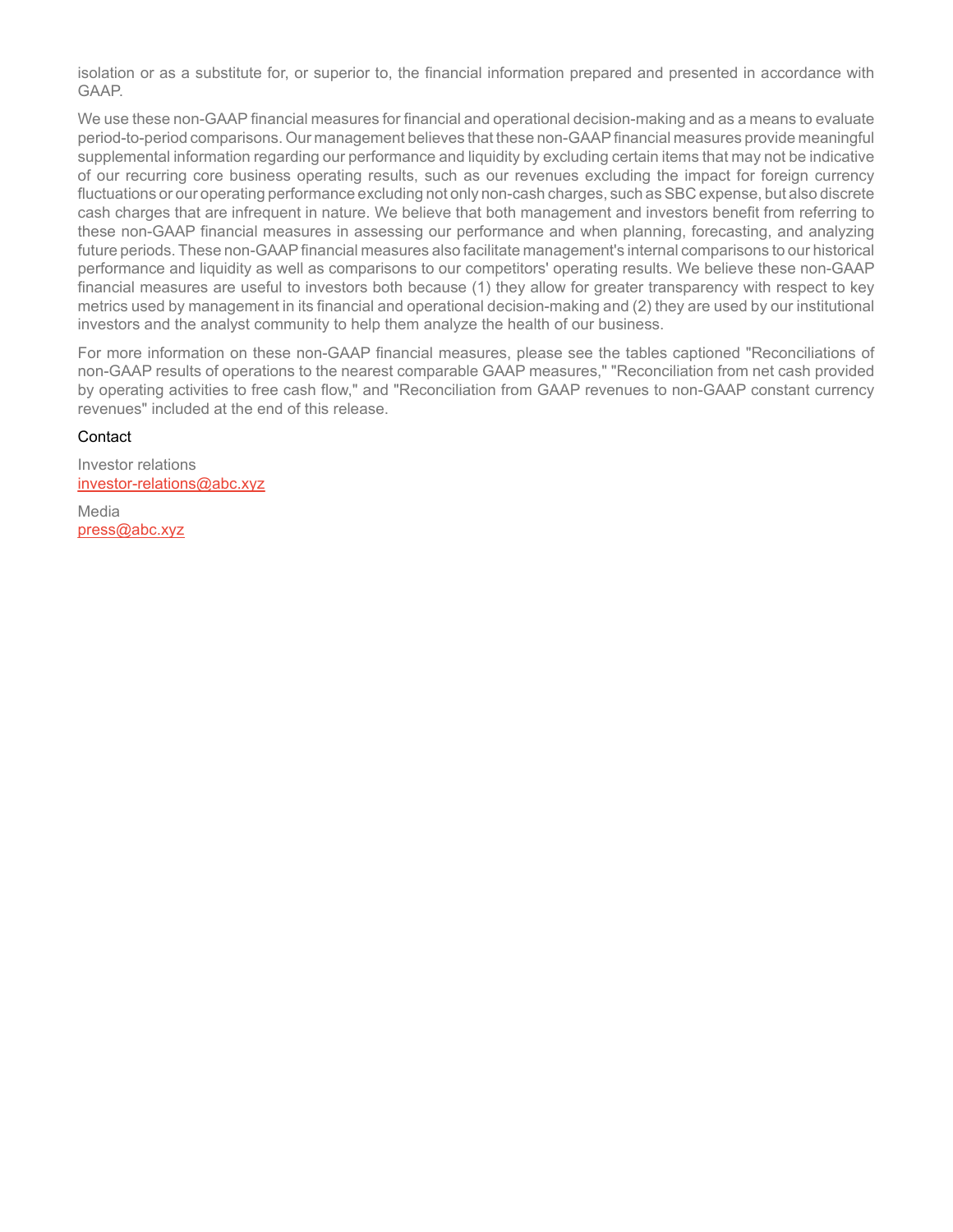#### **Alphabet Inc. CONSOLIDATED BALANCE SHEETS (In millions, except share amounts which are reflected in thousands and par value)**

|                                                                                                                 | As of<br>December 31,<br>2015 |                | As of<br>March 31,<br>2016 |
|-----------------------------------------------------------------------------------------------------------------|-------------------------------|----------------|----------------------------|
|                                                                                                                 |                               |                | (unaudited)                |
| <b>Assets</b>                                                                                                   |                               |                |                            |
| Current assets:                                                                                                 |                               |                |                            |
| Cash and cash equivalents                                                                                       | \$<br>16,549                  | $\mathfrak{S}$ | 15,111                     |
| Marketable securities                                                                                           | 56,517                        |                | 60,153                     |
| Total cash, cash equivalents, and marketable securities (including securities loaned of<br>\$4,531 and \$3,851) | 73,066                        |                | 75,264                     |
| Accounts receivable, net of allowance of \$296 and \$276                                                        | 11,556                        |                | 10,818                     |
| Receivable under reverse repurchase agreements                                                                  | 450                           |                | 350                        |
| Income taxes receivable, net                                                                                    | 1,903                         |                | 1,804                      |
| Prepaid revenue share, expenses and other assets                                                                | 3,139                         |                | 2,719                      |
| <b>Total current assets</b>                                                                                     | 90,114                        |                | 90,955                     |
| Prepaid revenue share, expenses and other assets, non-current                                                   | 3,181                         |                | 3,297                      |
| Non-marketable investments                                                                                      | 5,183                         |                | 5,577                      |
| Deferred income taxes                                                                                           | 251                           |                | 233                        |
| Property and equipment, net                                                                                     | 29,016                        |                | 30,162                     |
| Intangible assets, net                                                                                          | 3,847                         |                | 3,657                      |
| Goodwill                                                                                                        | 15,869                        |                | 15,866                     |
| Total assets                                                                                                    | \$<br>147,461                 | \$             | 149,747                    |
| <b>Liabilities and Stockholders' Equity</b>                                                                     |                               |                |                            |
| <b>Current liabilities:</b>                                                                                     |                               |                |                            |
| Accounts payable                                                                                                | \$<br>1,931                   | \$             | 1,667                      |
| Short-term debt                                                                                                 | 3,225                         |                | 3,221                      |
| Accrued compensation and benefits                                                                               | 3,539                         |                | 2,618                      |
| Accrued expenses and other current liabilities                                                                  | 4,768                         |                | 4,517                      |
| Accrued revenue share                                                                                           | 2,329                         |                | 2,227                      |
| Securities lending payable                                                                                      | 2,428                         |                | 2,171                      |
| Deferred revenue                                                                                                | 788                           |                | 933                        |
| Income taxes payable, net                                                                                       | 302                           |                | 330                        |
| <b>Total current liabilities</b>                                                                                | 19,310                        |                | 17,684                     |
| Long-term debt                                                                                                  | 1,995                         |                | 1,987                      |
| Deferred revenue, non-current                                                                                   | 151                           |                | 131                        |
| Income taxes payable, non-current                                                                               | 3,663                         |                | 3,812                      |
| Deferred income taxes                                                                                           | 189                           |                | 599                        |
| Other long-term liabilities                                                                                     | 1,822                         |                | 1,965                      |
| <b>Total liabilities</b>                                                                                        | 27,130                        |                | 26,178                     |
| Commitments and contingencies                                                                                   |                               |                |                            |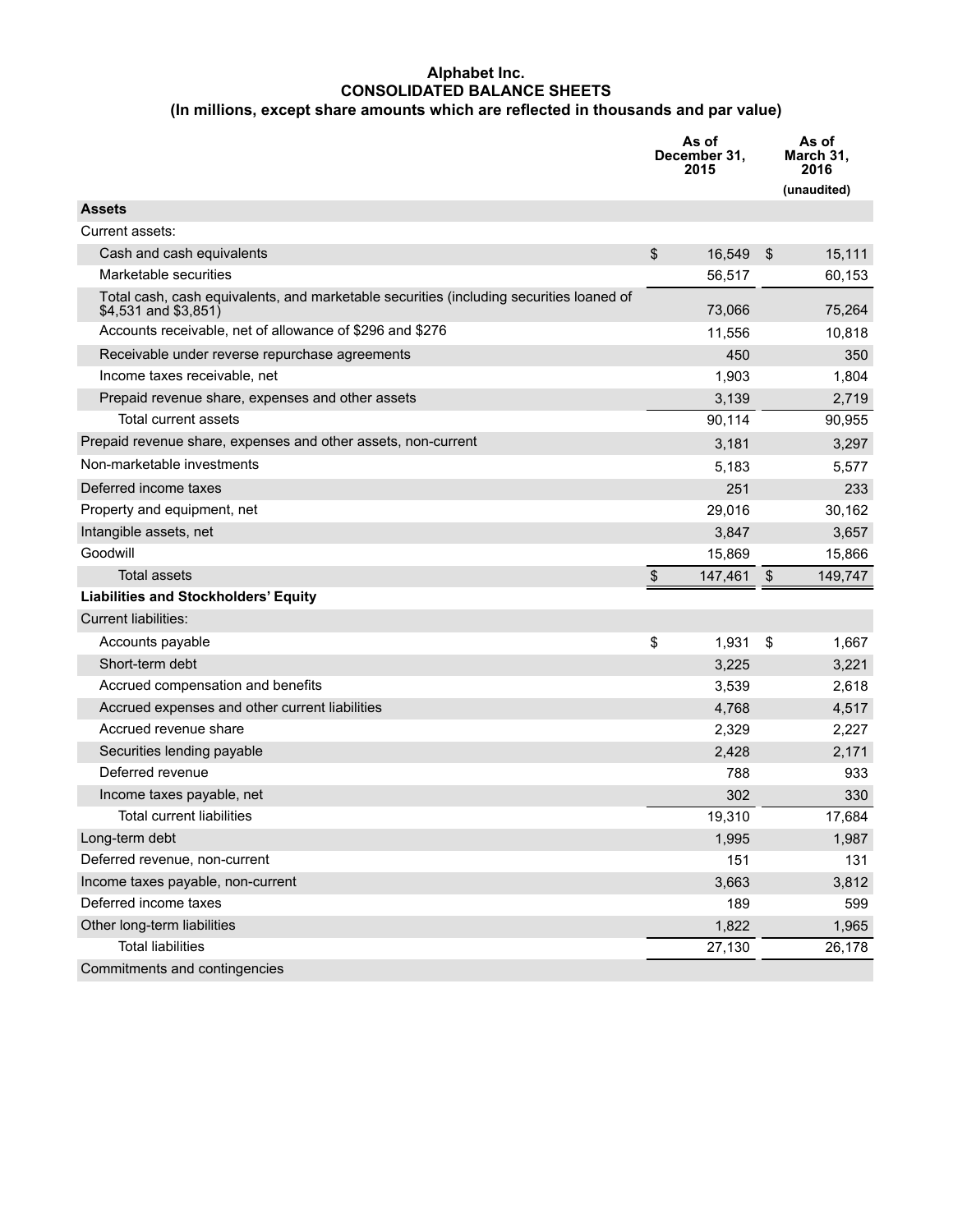# Stockholders' equity:

| Convertible preferred stock, \$0.001 par value per share, 100,000 shares authorized; no<br>shares issued and outstanding                                                                                                                                                                                                                                                             | $\Omega$ | $\Omega$ |
|--------------------------------------------------------------------------------------------------------------------------------------------------------------------------------------------------------------------------------------------------------------------------------------------------------------------------------------------------------------------------------------|----------|----------|
| Class A and Class B common stock, and Class C capital stock and additional paid-in<br>capital, \$0.001 par value per share: 15,000,000 shares authorized (Class A 9,000,000,<br>Class B 3,000,000, Class C 3,000,000); 687,348 (Class A 292,297, Class B 50,295,<br>Class C 344,756) and 686,792 (Class A 293,573, Class B 49,536, Class C 343,683)<br>shares issued and outstanding | 32.982   | 33,695   |
| Accumulated other comprehensive loss                                                                                                                                                                                                                                                                                                                                                 | (1,874)  | (1,294)  |
| Retained earnings                                                                                                                                                                                                                                                                                                                                                                    | 89.223   | 91,168   |
| Total stockholders' equity                                                                                                                                                                                                                                                                                                                                                           | 120.331  | 123,569  |
| Total liabilities and stockholders' equity                                                                                                                                                                                                                                                                                                                                           | 147.461  | 149.747  |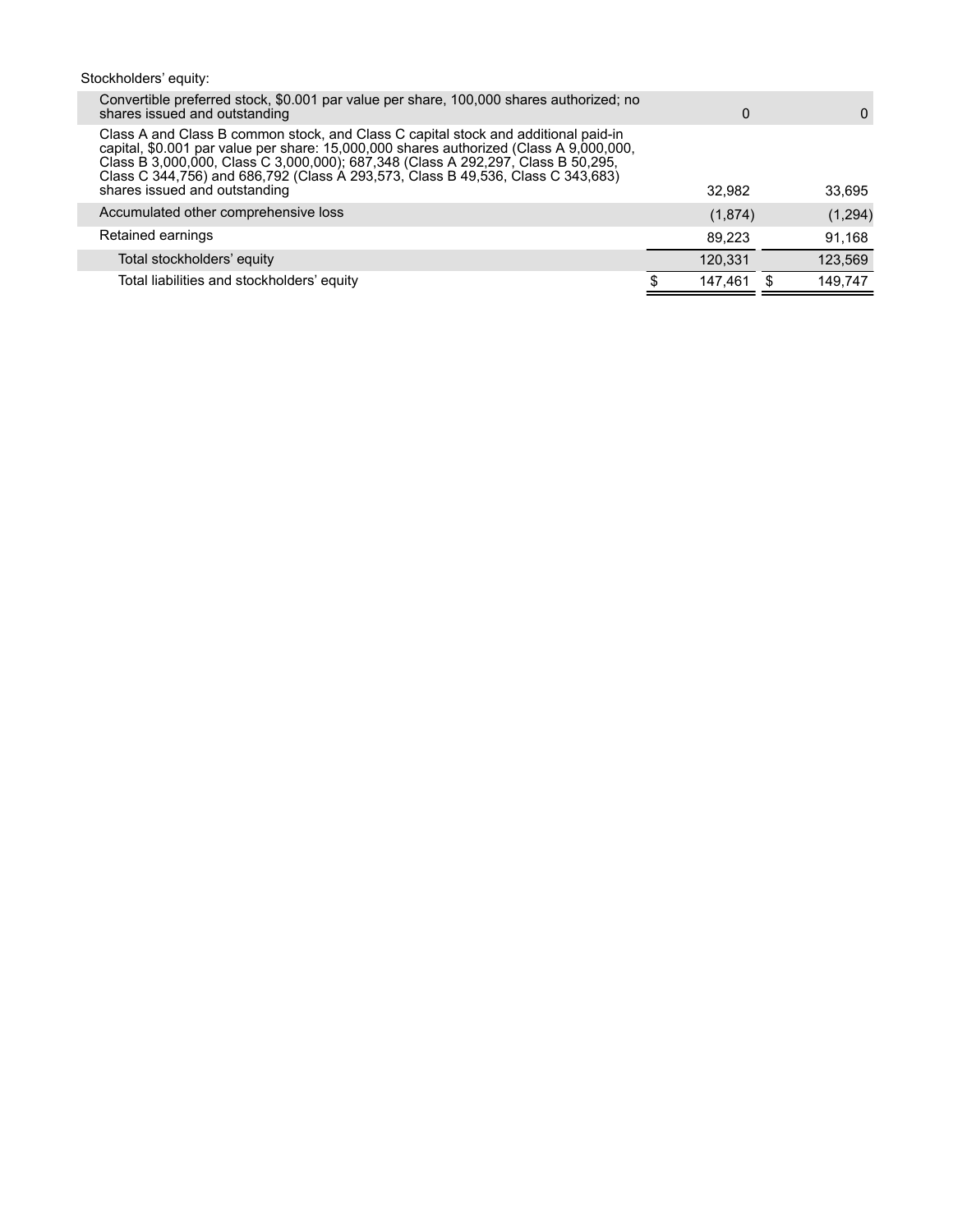### **Alphabet Inc. CONSOLIDATED STATEMENTS OF INCOME (In millions, except per share amounts)**

|                                                                                      | <b>Three Months Ended</b> |             |    |        |
|--------------------------------------------------------------------------------------|---------------------------|-------------|----|--------|
|                                                                                      |                           | March 31,   |    |        |
|                                                                                      | 2015                      |             |    | 2016   |
|                                                                                      |                           | (unaudited) |    |        |
| Revenues                                                                             | \$                        | 17,258      | \$ | 20,257 |
| Costs and expenses:                                                                  |                           |             |    |        |
| Cost of revenues                                                                     |                           | 6,356       |    | 7,648  |
| Research and development                                                             |                           | 2,753       |    | 3,367  |
| Sales and marketing                                                                  |                           | 2,065       |    | 2,387  |
| General and administrative                                                           |                           | 1,637       |    | 1,513  |
| Total costs and expenses                                                             |                           | 12,811      |    | 14,915 |
| Income from operations                                                               |                           | 4,447       |    | 5,342  |
| Other income (expense), net                                                          |                           | 157         |    | (213)  |
| Income before income taxes                                                           |                           | 4,604       |    | 5,129  |
| Provision for income taxes                                                           |                           | 1,089       |    | 922    |
| Net income                                                                           | \$                        | 3,515       | \$ | 4,207  |
|                                                                                      |                           |             |    |        |
| Basic net income per share of Class A and B common stock and Class C capital stock   | \$                        | 5.16        | \$ | 6.12   |
| Diluted net income per share of Class A and B common stock and Class C capital stock | \$                        | 5.10        | \$ | 6.02   |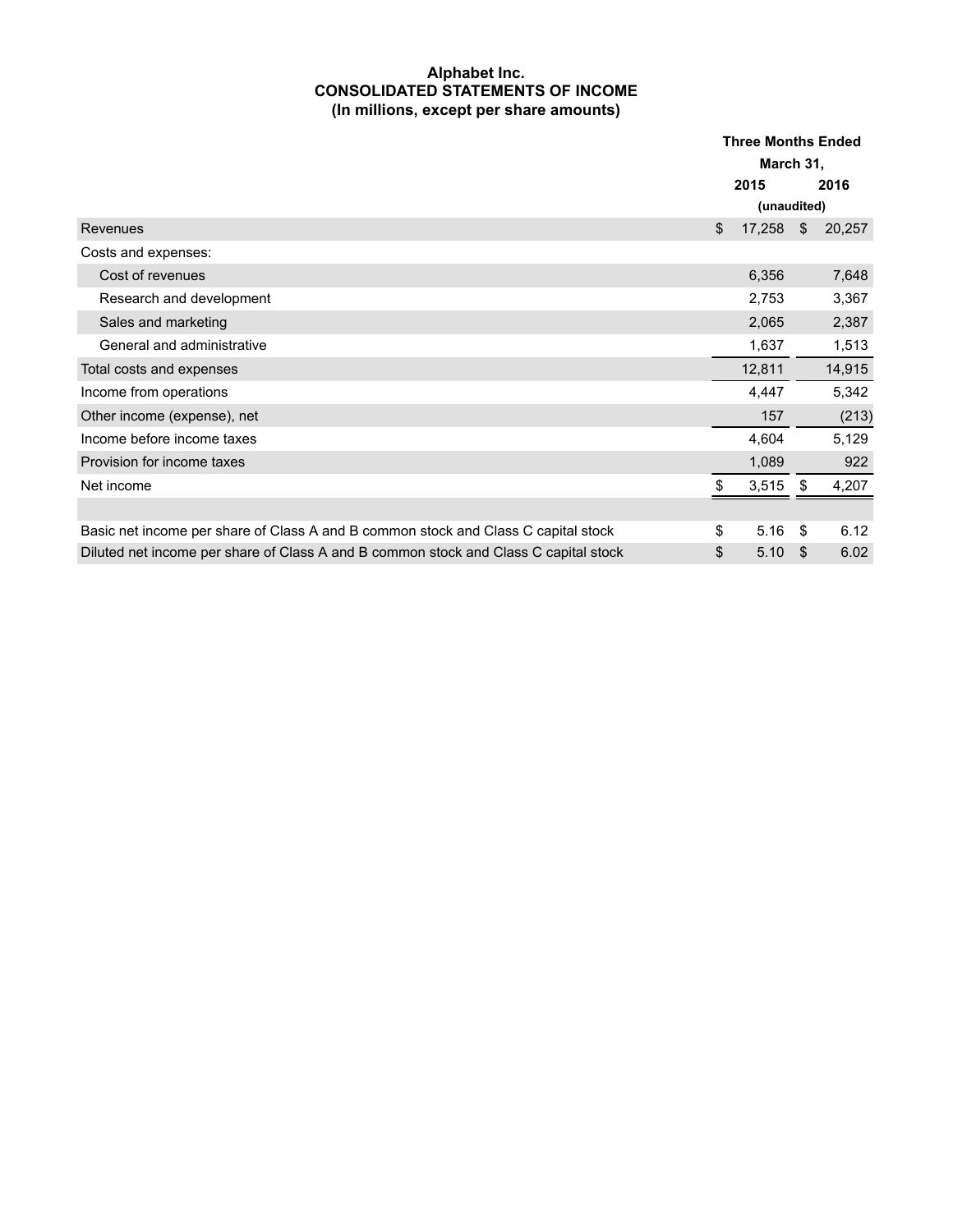## **Alphabet Inc. CONSOLIDATED STATEMENTS OF CASH FLOWS (In millions)**

|                                                                        | <b>Three Months Ended</b><br>March 31, |             |      |           |
|------------------------------------------------------------------------|----------------------------------------|-------------|------|-----------|
|                                                                        |                                        | 2015        |      | 2016      |
|                                                                        |                                        | (unaudited) |      |           |
| <b>Operating activities</b>                                            |                                        |             |      |           |
| Net income                                                             | \$                                     | 3,515       | \$   | 4,207     |
| Adjustments:                                                           |                                        |             |      |           |
| Depreciation and impairment of property and equipment                  |                                        | 938         |      | 1,155     |
| Amortization and impairment of intangible assets                       |                                        | 239         |      | 216       |
| Stock-based compensation expense                                       |                                        | 1,203       |      | 1,494     |
| Deferred income taxes                                                  |                                        | 71          |      | 414       |
| Loss on marketable and non-marketable investments, net                 |                                        | 16          |      | 280       |
| Other                                                                  |                                        | 61          |      | 64        |
| Changes in assets and liabilities, net of effects of acquisitions:     |                                        |             |      |           |
| Accounts receivable                                                    |                                        | 698         |      | 818       |
| Income taxes, net                                                      |                                        | 827         |      | 271       |
| Prepaid revenue share, expenses and other assets                       |                                        | 43          |      | 185       |
| Accounts payable                                                       |                                        | (24)        |      | (269)     |
| Accrued expenses and other liabilities                                 |                                        | (601)       |      | (1,064)   |
| Accrued revenue share                                                  |                                        | (205)       |      | (131)     |
| Deferred revenue                                                       |                                        | (59)        |      | 18        |
| Net cash provided by operating activities                              |                                        | 6,722       |      | 7,658     |
| <b>Investing activities</b>                                            |                                        |             |      |           |
| Purchases of property and equipment                                    |                                        | (2,927)     |      | (2, 428)  |
| Purchases of marketable securities                                     |                                        | (12, 558)   |      | (20, 748) |
| Maturities and sales of marketable securities                          |                                        | 10,389      |      | 17,443    |
| Purchases of non-marketable investments                                |                                        | (1,074)     |      | (321)     |
| Cash collateral related to securities lending                          |                                        | (1, 120)    |      | (257)     |
| Investments in reverse repurchase agreements                           |                                        | 50          |      | 100       |
| Acquisitions, net of cash acquired, and purchases of intangible assets |                                        | (64)        |      | (34)      |
| Net cash used in investing activities                                  |                                        | (7, 304)    |      | (6, 245)  |
| <b>Financing activities</b>                                            |                                        |             |      |           |
| Net payments related to stock-based award activities                   |                                        | (493)       |      | (807)     |
| Repurchases of capital stock                                           |                                        | 0           |      | (2,098)   |
| Proceeds from issuance of debt, net of costs                           |                                        | 3,305       |      | 3,956     |
| Repayments of debt                                                     |                                        | (3,308)     |      | (3,962)   |
| Net cash used in financing activities                                  |                                        | (496)       |      | (2,911)   |
| Effect of exchange rate changes on cash and cash equivalents           |                                        | (293)       |      | 60        |
| Net decrease in cash and cash equivalents                              |                                        | (1, 371)    |      | (1, 438)  |
| Cash and cash equivalents at beginning of period                       |                                        | 18,347      |      | 16,549    |
| Cash and cash equivalents at end of period                             | \$                                     | 16,976      | - \$ | 15,111    |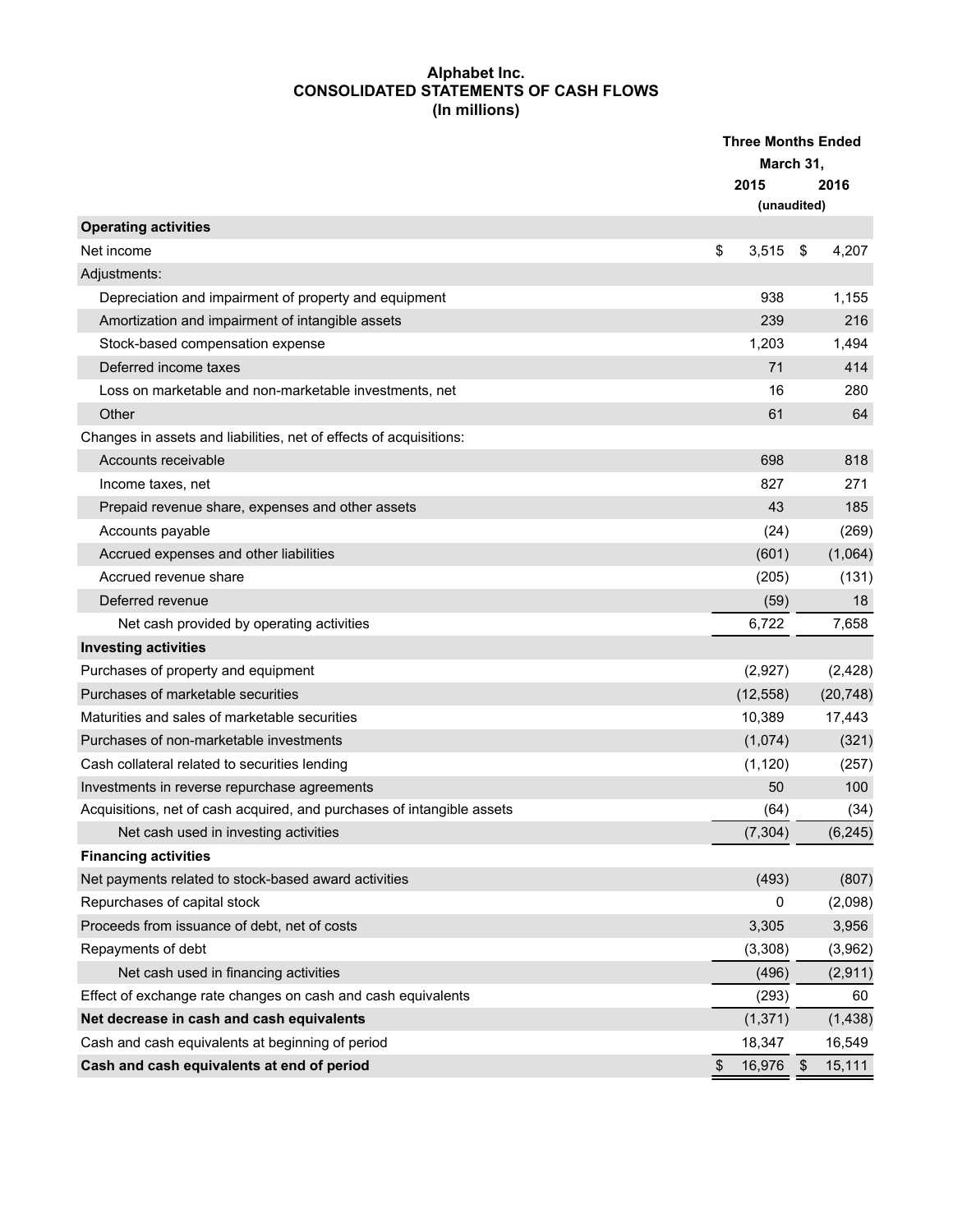#### **Reconciliations of non-GAAP results of operations to the nearest comparable GAAP measures**

The following table presents certain non-GAAP consolidated results before certain items (in millions, except share amounts which are reflected in thousands and per share amounts, unaudited):

|                                                                                             | Three Months Ended March 31, 2015 |                |                    |     |                                   | Three Months Ended March 31, 2016 |                       |                |                    |     |    |                                   |
|---------------------------------------------------------------------------------------------|-----------------------------------|----------------|--------------------|-----|-----------------------------------|-----------------------------------|-----------------------|----------------|--------------------|-----|----|-----------------------------------|
|                                                                                             | <b>GAAP</b><br><b>Actual</b>      |                | <b>Adjustments</b> |     | <b>Non-GAAP</b><br><b>Results</b> |                                   | <b>GAAP</b><br>Actual |                | <b>Adjustments</b> |     |    | <b>Non-GAAP</b><br><b>Results</b> |
| Revenues                                                                                    | \$<br>17,258                      |                |                    |     | \$17,258                          |                                   | \$20,257              |                |                    |     |    | \$20,257                          |
|                                                                                             |                                   |                |                    |     |                                   |                                   |                       |                |                    |     |    |                                   |
| Cost of revenues                                                                            | 6,356                             | $\mathfrak{L}$ | 160 $(b)$          |     | 6,196                             |                                   | 7,648                 | $\mathfrak{L}$ | 241                | (b) |    | 7,407                             |
| Research and development                                                                    | 2,753                             |                | 615                | (b) | 2,138                             |                                   | 3,367                 |                | 739                | (b) |    | 2,628                             |
| Sales and marketing                                                                         | 2,065                             |                | 205                | (b) | 1,860                             |                                   | 2,387                 |                | 242                | (b) |    | 2,145                             |
| General and administrative                                                                  | 1,637                             |                | 223                | (b) | 1,414                             |                                   | 1,513                 |                | 272                | (b) |    | 1,241                             |
| Income from operations                                                                      | \$<br>4,447                       | $\mathfrak{L}$ | 1,203              |     | \$<br>5,650                       | \$                                | 5,342                 | \$             | 1,494              |     | \$ | 6,836                             |
| Operating margin (a)                                                                        | 25.8%                             |                |                    |     | 32.7%                             |                                   | 26.4%                 |                |                    |     |    | 33.7%                             |
|                                                                                             |                                   |                |                    |     |                                   |                                   |                       |                |                    |     |    |                                   |
|                                                                                             |                                   | \$             | 1,203              | (b) |                                   |                                   |                       | \$             | 1,494              | (b) |    |                                   |
|                                                                                             |                                   |                | $(257)^{(c)}$      |     |                                   |                                   |                       |                | $(453)^{(c)}$      |     |    |                                   |
| Net income                                                                                  | 3,515                             | \$             | 946                |     | \$<br>4,461                       | \$                                | 4,207                 | \$             | 1,041              |     | \$ | 5,248                             |
|                                                                                             |                                   |                |                    |     |                                   |                                   |                       |                |                    |     |    |                                   |
| Diluted net income per share for<br>Class A and B common stock and<br>Class C capital stock | \$<br>5.10                        |                |                    |     | \$<br>6.47                        | \$                                | 6.02                  |                |                    |     | \$ | 7.50                              |
| Shares used in per share calculation<br>- diluted                                           | 689,498                           |                |                    |     | 689,498                           |                                   | 699,311               |                |                    |     |    | 699,311                           |

*(a) Operating margin is defined as income from operations divided by revenues.*

*Non-GAAP operating margin is defined as non-GAAP income from operations divided by revenues.*

*(b) To eliminate SBC expense, excluding expense related to awards that will ultimately settle in cash.*

*(c) To eliminate income tax effects related to SBC, which includes the incremental benefits recognized resulting from the adoption of new accounting guidance beginning in Q1 2016.*

*Non-GAAP operating income and operating margin.* We define non-GAAP operating income as income from operations excluding expenses related to SBC, and, as applicable, other special items. Non-GAAP operating margin is defined as non-GAAP operating income divided by revenues. We consider these non-GAAP financial measures to be useful metrics for management and investors because they exclude the effect of SBC expense, and as applicable, other special items so that Alphabet's management and investors can compare Alphabet's recurring core business operating results over multiple periods. For purposes of determining non-GAAP operating income, we define SBC as awards accounted for under FASB ASC Topic 718 that we expect to settle in stock. SBC expense does not include expenses related to awards that will ultimately settle in cash. Alphabet's management believes that providing a non-GAAP financial measure that excludes SBC expense allows investors to make meaningful comparisons between Alphabet's recurring core business operating results and those of other companies, as well as providing Alphabet's management with an important tool for financial and operational decision making and for evaluating Alphabet's own recurring core business operating results over different periods of time. There are a number of limitations related to the use of non-GAAPoperating income versus operating income calculated in accordance with GAAP. First, non-GAAP operating income excludes some costs, namely, SBC expense, that are recurring. SBC expense has been and will continue to be for the foreseeable future a significant recurring expense in Alphabet's business. Second, SBC is an important part of our employees' compensation. Third, the components of the costs that we exclude in our calculation of non-GAAP operating income may differ from the components that our peer companies exclude when they report their results of operations. Management compensates for these limitations by providing specific information regarding the GAAP amounts excluded from non-GAAP operating income and evaluating non-GAAP operating income together with operating income calculated in accordance with GAAP.

*Non-GAAP net income and diluted EPS.* We define non-GAAP net income as net income excluding SBC expense, net of the SBC related tax benefits, and, as applicable, other special items less the related tax effects. The tax effects of such items are calculated based on the tax deductible portion related to SBC and, as applicable, other special items, and applying the entity-specific, U.S. federal and blended state tax rates. We define non-GAAP diluted EPS as non-GAAP net income divided by total weighted average outstanding shares, on a fully-diluted basis. We consider these non-GAAP financial measures to be useful metrics for management and investors for the same reasons that Alphabet uses non-GAAP operating income and non-GAAP operating margin. However, in order to provide a complete picture of our recurring core business operating results, we exclude from non-GAAP net income and non-GAAP diluted EPS the SBC related tax benefits, and, as applicable, the tax effects of other special items. Without excluding these tax effects, investors would only see the gross effect that excluding these expenses had on our operating results. The same limitations described above regarding Alphabet's use of non-GAAP operating income and non-GAAP operating margin apply to our use of non-GAAP net income and non-GAAP diluted EPS. Management compensates for these limitations by providing specific information regarding the GAAP amounts excluded from non-GAAP net income and non-GAAP diluted EPS and evaluating non-GAAP net income and non-GAAP diluted EPS together with net income and diluted EPS calculated in accordance with GAAP.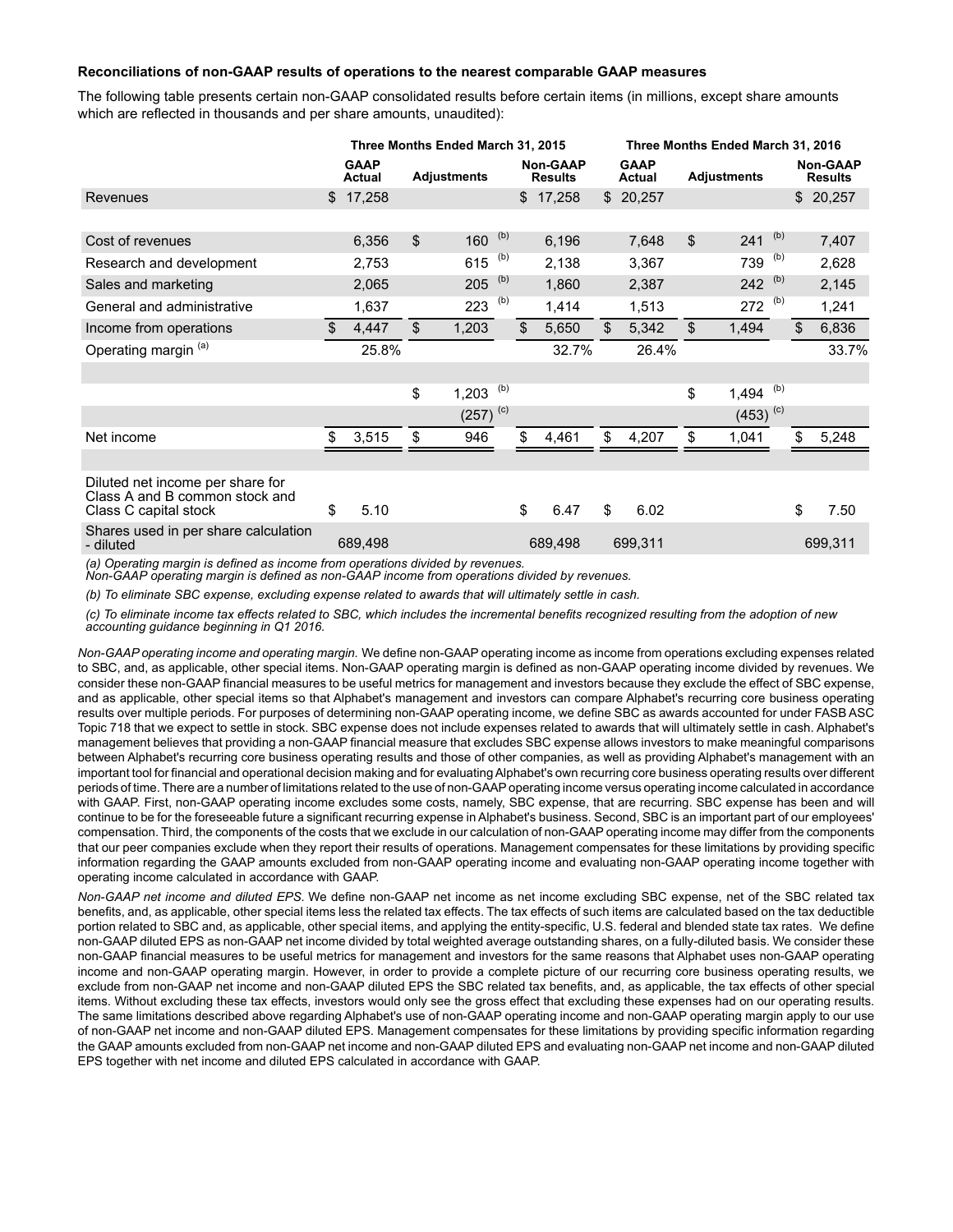#### **Reconciliation from net cash provided by operating activities to free cash flow (in millions, unaudited):**

|                                           | <b>Three Months Ended</b><br>March 31, 2016 |
|-------------------------------------------|---------------------------------------------|
| Net cash provided by operating activities | \$<br>7,658                                 |
| Less: purchases of property and equipment | (2, 428)                                    |
| Free cash flow                            | 5,230                                       |
|                                           |                                             |
| Net cash used in investing activities (a) | (6, 245)                                    |
|                                           |                                             |
| Net cash used in financing activities     | (2,911)                                     |

*(a) Includes purchases of property and equipment.*

*Free cash flow*. We define free cash flow as net cash provided by operating activities less capital expenditures. We consider free cash flow to be a liquidity measure that provides useful information to management and investors about the amount of cash generated by the business that, after the acquisition of property and equipment, including information technology assets and land and buildings, can be used for strategic opportunities, including investing in our business, making strategic acquisitions, and strengthening the balance sheet. Analysis of free cash flow also facilitates management's comparisons of our operating results to competitors' operating results. A limitation of using free cash flow versus the GAAP measure of net cash provided by operating activities as a means for evaluating Alphabet is that free cash flow does not represent the total increase or decrease in the cash balance from operations for the period because it reflects the cash used for capital expenditures during the period. Our management compensates for this limitation by providing information about our capital expenditures on the face of the statement of cash flows and under the caption "Management's Discussion and Analysis of Financial Condition and Results of Operations" in our Quarterly Reports on Form 10- Q and Annual Reports on Form 10-K. Alphabet has computed free cash flow using the same consistent method from quarter to quarter and year to year.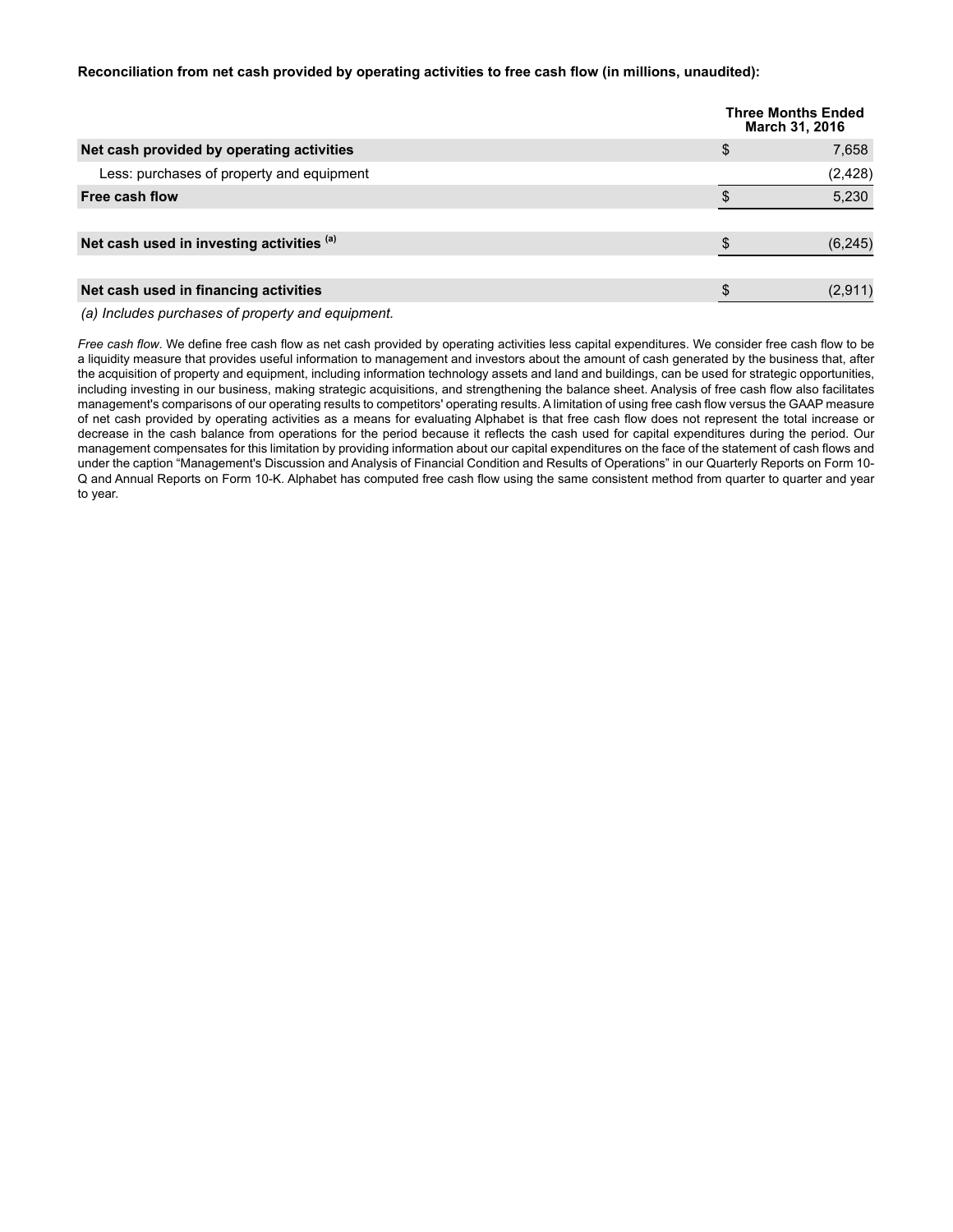#### **Reconciliation from GAAP revenues to non-GAAP constant currency revenues (in millions, unaudited):**

|                                                                                        | Three Months Ended<br>March 31, 2016 |                          | <b>Three Months Ended</b><br>March 31, 2016 |
|----------------------------------------------------------------------------------------|--------------------------------------|--------------------------|---------------------------------------------|
|                                                                                        |                                      | (using Q1'15's FX rates) | (using Q4'15's FX rates)                    |
| United Kingdom revenues (GAAP)                                                         | \$                                   | 1,921                    | \$<br>1,921                                 |
| Exclude foreign exchange impact on Q1'16 revenues using Q1'15 rates                    |                                      | 129                      | N/A                                         |
| Exclude foreign exchange impact on Q1'16 revenues using Q4'15 rates                    |                                      | N/A                      | 93                                          |
| Exclude hedging gains recognized in Q1'16                                              |                                      | (42)                     | (42)                                        |
| United Kingdom revenues excluding foreign exchange and hedging<br>impact (Non-GAAP)    | \$                                   | 2,008                    | \$<br>1.972                                 |
|                                                                                        |                                      |                          |                                             |
| Rest of the world revenues (GAAP)                                                      | \$                                   | 8,955                    | \$<br>8.955                                 |
| Exclude foreign exchange impact on Q1'16 revenues using Q1'15 rates                    |                                      | 633                      | N/A                                         |
| Exclude foreign exchange impact on Q1'16 revenues using Q4'15 rates                    |                                      | N/A                      | 57                                          |
| Exclude hedging gains recognized in Q1'16                                              |                                      | (127)                    | (127)                                       |
| Rest of the world revenues excluding foreign exchange and hedging<br>impact (Non-GAAP) | \$                                   | 9,461                    | \$<br>8,885                                 |
|                                                                                        |                                      |                          |                                             |
| <b>United States revenues (GAAP)</b>                                                   | \$                                   | 9,381                    | \$<br>9,381                                 |
|                                                                                        |                                      |                          |                                             |
| <b>Constant currency revenues (Non-GAAP)</b>                                           | \$                                   | 20,850                   | \$<br>20,238                                |
| Prior period revenues, excluding hedging gains (Non-GAAP)                              | \$                                   | 16,947                   | \$<br>20,997                                |
| <b>Constant currency revenue growth (Non-GAAP)</b>                                     |                                      | 23%                      | (4)%                                        |

*Non-GAAP constant currency revenues and growth.* We define non-GAAP constant currency revenues as total revenues excluding the impact of foreign exchange rate movements and hedging activities, and use it to determine the constant currency revenue growth on year-on-year and quarteron-quarter bases. Non-GAAP constant currency revenues are calculated by translating current quarter revenues using prior period exchange rates and excluding any hedging gains recognized in the current quarter. Constant currency revenue growth (expressed as a percentage) is calculated by determining the increase in current quarter revenues over prior period revenues, where current quarter international revenues are translated using prior period exchange rates and hedging benefits are excluded from revenues of both periods. We consider non-GAAP constant currency revenues and growth as useful metrics as they facilitate management's internal comparison to our historical performance because they exclude the effects of foreign currency volatility that are not indicative of our core operating results.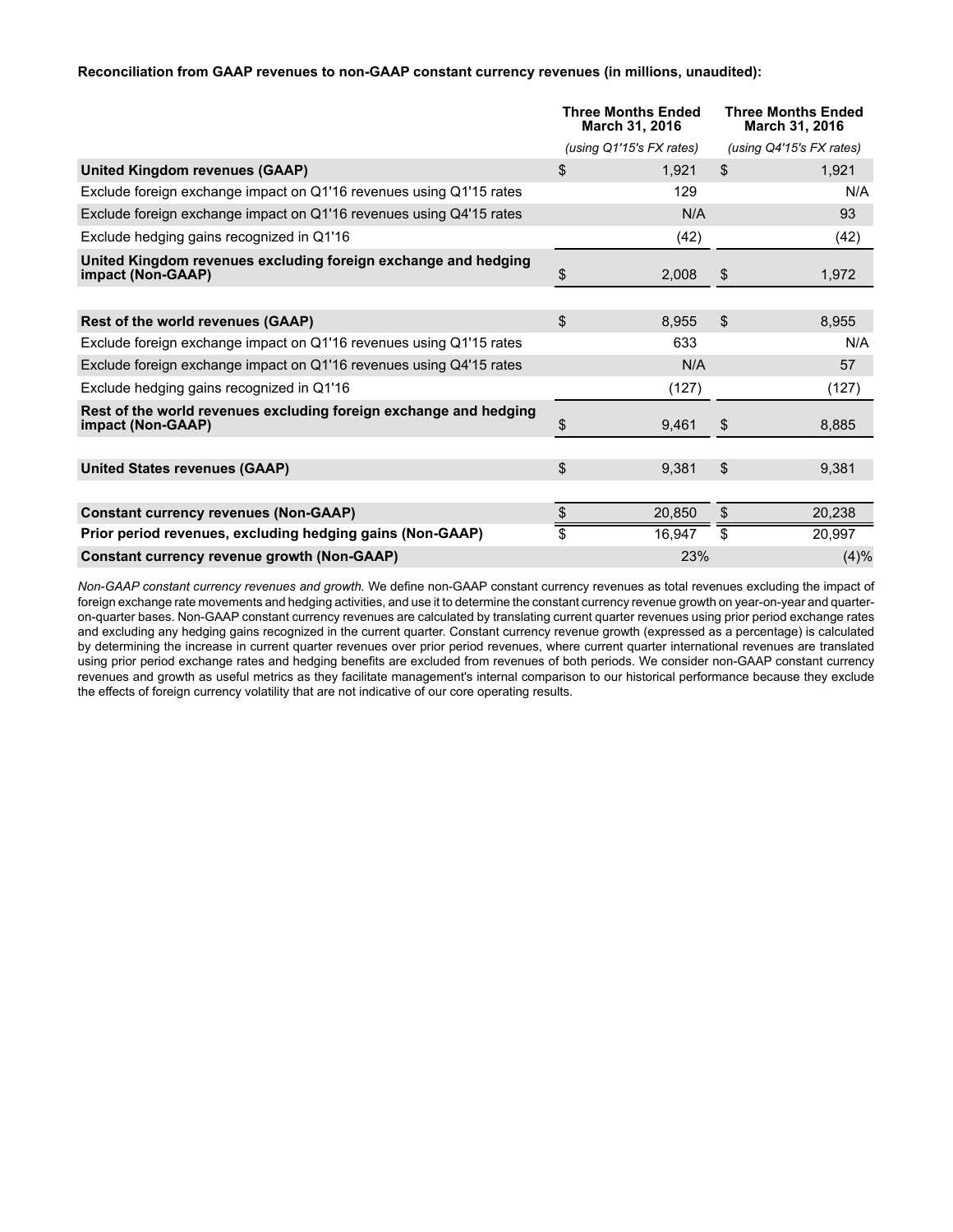## **Other income (expense), net**

The following table presents our other income (expense), net, (in millions, unaudited):

|                                           | <b>Three Months Ended</b><br>March 31, |      |      |       |  |
|-------------------------------------------|----------------------------------------|------|------|-------|--|
|                                           | 2015                                   |      |      | 2016  |  |
| Interest income                           | \$                                     | 226  | - \$ | 270   |  |
| Interest expense                          |                                        | (26) |      | (30)  |  |
| Foreign currency exchange losses, net     |                                        | (62) |      | (186) |  |
| Gain (loss) on marketable securities, net |                                        | 32   |      | (167) |  |
| Loss on non-marketable investments, net   |                                        | (48) |      | (113) |  |
| Other                                     |                                        | 35   |      | 13    |  |
| Other income (expense), net               |                                        | 157  | - \$ | (213) |  |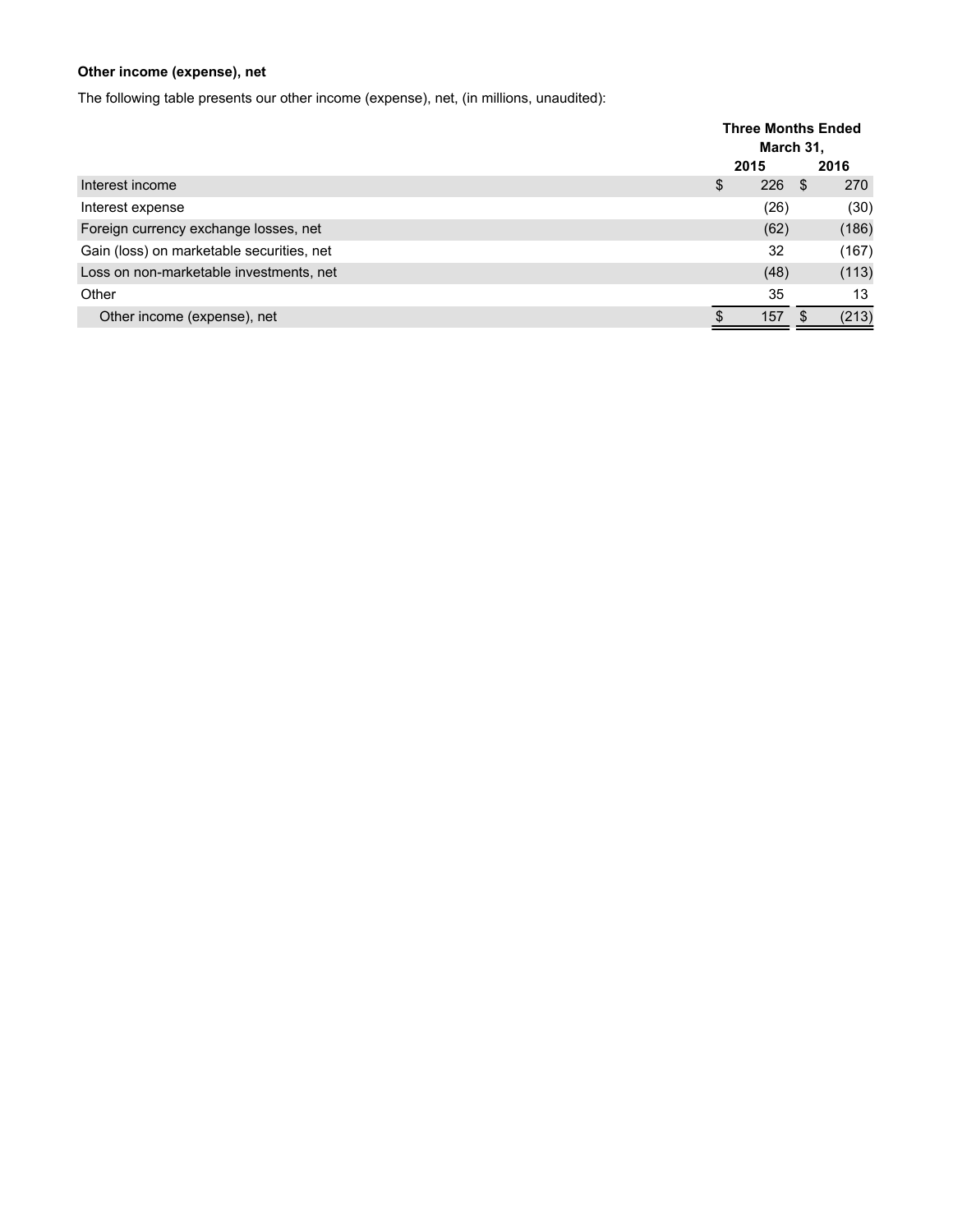#### **Segment results**

The following tables present our revenues, operating income, stock-based compensation, capital expenditures, and depreciation, amortization, and impairment by segment (in millions, unaudited):

|                                                                                                                                                                      |                         | <b>Three Months Ended</b>          |                            |        |
|----------------------------------------------------------------------------------------------------------------------------------------------------------------------|-------------------------|------------------------------------|----------------------------|--------|
|                                                                                                                                                                      | March 31,<br>2015       |                                    |                            | 2016   |
| <b>Revenues:</b>                                                                                                                                                     |                         |                                    |                            |        |
| Google                                                                                                                                                               | \$                      | 17,178                             | \$                         | 20,091 |
| <b>Other Bets</b>                                                                                                                                                    |                         | 80                                 |                            | 166    |
| <b>Total revenues</b>                                                                                                                                                | \$                      | 17,258                             | $\boldsymbol{\mathsf{\$}}$ | 20,257 |
|                                                                                                                                                                      |                         |                                    |                            |        |
| Operating income (loss), excluding stock-based compensation <sup>(1)</sup> :                                                                                         |                         |                                    |                            |        |
| Google                                                                                                                                                               | $\sqrt[6]{\frac{1}{2}}$ | 6,243                              | $\frac{1}{2}$              | 7,588  |
| <b>Other Bets</b>                                                                                                                                                    |                         | (516)                              |                            | (657)  |
| Reconciling items <sup>(2)</sup>                                                                                                                                     |                         | (77)                               |                            | (95)   |
| Total income from operations, excluding stock-based compensation                                                                                                     | \$                      | 5,650                              | $\sqrt[6]{\frac{1}{2}}$    | 6,836  |
|                                                                                                                                                                      |                         |                                    |                            |        |
| Stock-based compensation <sup>(1)</sup> :                                                                                                                            |                         |                                    |                            |        |
| Google                                                                                                                                                               | \$                      | 1,055                              | $\frac{1}{2}$              | 1,316  |
| <b>Other Bets</b>                                                                                                                                                    |                         | 117                                |                            | 145    |
| Reconciling items <sup>(2)</sup>                                                                                                                                     |                         | 31                                 |                            | 33     |
| Total stock-based compensation                                                                                                                                       | \$                      | 1,203                              | \$                         | 1,494  |
|                                                                                                                                                                      |                         |                                    |                            |        |
| <b>Operating income (loss):</b>                                                                                                                                      |                         |                                    |                            |        |
| Google                                                                                                                                                               | $\sqrt[6]{\frac{1}{2}}$ | 5,188                              | \$                         | 6,272  |
| <b>Other Bets</b>                                                                                                                                                    |                         | (633)                              |                            | (802)  |
| Reconciling items <sup>(2)</sup>                                                                                                                                     |                         | (108)                              |                            | (128)  |
| Total income from operations                                                                                                                                         | \$                      | 4,447 \$                           |                            | 5,342  |
|                                                                                                                                                                      |                         |                                    |                            |        |
| <b>Capital expenditures:</b>                                                                                                                                         |                         |                                    |                            |        |
| Google                                                                                                                                                               | \$                      | 2,678                              | \$                         | 2,036  |
| <b>Other Bets</b>                                                                                                                                                    |                         | 157                                |                            | 280    |
| Reconciling items <sup>(3)</sup>                                                                                                                                     |                         | 92                                 |                            | 112    |
| Total capital expenditures                                                                                                                                           | \$                      | 2,927                              | \$                         | 2,428  |
|                                                                                                                                                                      |                         |                                    |                            |        |
| Depreciation, amortization and impairment:                                                                                                                           |                         |                                    |                            |        |
| Google                                                                                                                                                               | \$                      | 1,137                              | $\frac{1}{2}$              | 1,317  |
| <b>Other Bets</b>                                                                                                                                                    |                         | 40                                 |                            | 54     |
| Total depreciation, amortization and impairment<br>(1)<br>$F_{\rm{2}}$ and $F_{\rm{2}}$ are $F_{\rm{2}}$ distance in i.e., $\Omega$ DO $F_{\rm{2}}$ and $F_{\rm{2}}$ | \$                      | 1,177<br>0.007<br>$\overline{7.0}$ | $\boldsymbol{\$}$          | 1,371  |

 $^{(1)}$  For purposes of determining SBC for segment reporting, we define SBC as awards accounted for under FASB ASC Topic 718 that we expect to settle in stock. SBC does not include expenses related to awards that we will ultimately settle in cash.

(2) Reconciling items are primarily related to corporate administrative costs and other miscellaneous items that are not allocated to individual segments.

<sup>(3)</sup> Reconciling items are related to timing differences of payments as segment capital expenditures are on accrual basis while total capital expenditures shown on Consolidated Statements of Cash Flow are on cash basis and other miscellaneous differences.